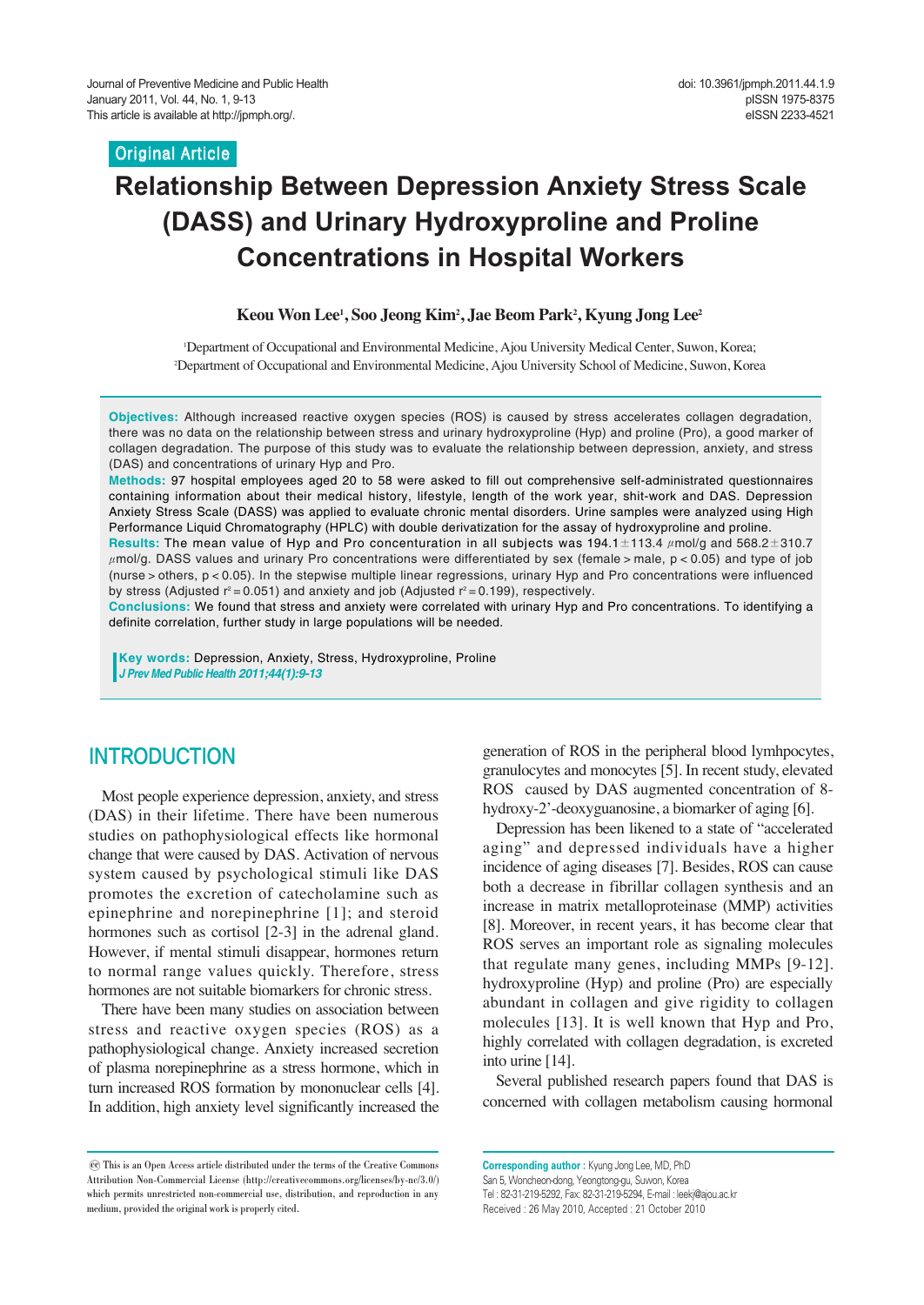

**Figure 1.** Sampling process of the study.

change, ROS increase, and increased activation of MMPs. However, there was no data on the relation between DAS and urinary Hyp and Pro. Therefore, the purpose of this study was to identify whether Hyp and Pro, good markers of collagen degradation could be biological DAS indicators analyzing correlation between DAS and urinary Hyp and Pro.

### **METHODS**

#### **I. Participants**

The study subjects were drawn from Ajou University Medical Center (AUMC) in South Korea. Among 1046 employees, four representative types of job were selected such as medical technician (145 persons), administrator (79 persons), counselor (140 persons) and nurse (402 persons). Random numbers were assigned to each 766 individuals. 40 individuals in each type of job were selected by systematic sampling. A total of 160 individuals were got a letter from investigators and recruited. Finally, 97 male and female workers aged 20 to 58 years participated voluntarily (Figure 1).

#### **II. Questionnaires**

All participants filled out a comprehensive selfadministrated questionnaires requesting information on their medical history (osteoporosis, cardiovascular diseases, inflammatory diseases, musculoskeletal diseases, and other diseases), lifestyle, length of the work year, status of shit-work and DASS. Job description of participants was medical technician (26 persons), administrator (15 persons), counselor (38 persons) and nurse (18 persons). To measure depression, anxiety, and anxiety, and stress. DASS-Depression is characterized by low positive affects, loss of self-esteem and incentive, and a sense of hopelessness (absence of positive affect); DASS-Anxiety is characterized by autonomic arousal and fearfulness (psychological hyper arousal); and DASS-Stress is characterized by persistence tension, irritability, and a low threshold for becoming upset or frustrated (negative affects). DASS has been primarily applied to nonclinical samples, and provided strong support for the internal consistency and convergent and divergent validity of its three scales [15]. Each three DAS scales contains 14 items. Subjects are asked to use 4-point severity scales to rate the extent to which they have experienced each state over the past week. Scores for DAS are calculated by summing the scores for the relevant items. DASS reliability and validity were already published in previous studies [11-14]. In this study, the internal consistency of the DASS subscales was considerably high, which is consistent with previous studies [15-18]. All subjects were asked to fill out the DASS questionnaire, which takes approximately 10 minutes, about 1 hour before the completion of their daily work. Urine samples were collected after they completed questionnaires.

stress, DASS was used. DASS was based on depression,

#### **III. Urine Analysis**

Concentrated hydrochloric acid (1 mL) was added to urine (1 mL). The mixture was hydrolyzed at 120°C for 16 hours in a screw-capped vial using a heating block and then left standing at room temperature for 30 min. The resultant mixture (200 uL) was transferred to a vial and mixed with 2 mol/L sodium carbonate (500 uL) and then mixed with borate buffer (0.1 mol/L, pH 8.0, 1 mL) and OPA (0.4% in acetonitrile:borate buffer (0.1 mol, pH 8.0)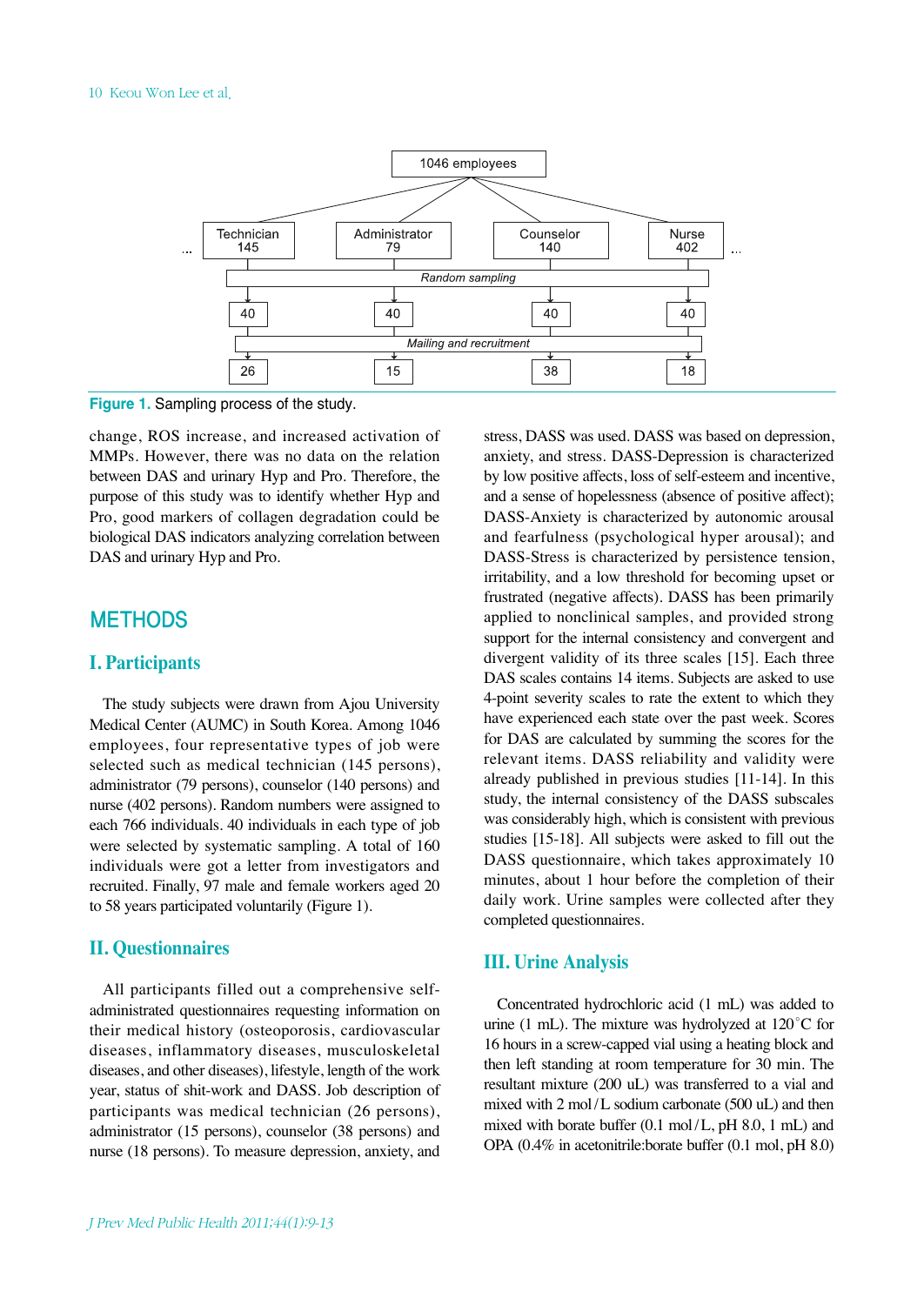$= 1:1500$  uL). After standing for 20 min at room temperature, 500 uL of the OPA-treated mixture was passed through a Bond-Elut C18 column and the column was then washed with borate buffer (500 uL) and the washings were mixed. The mixture was used for the derivatization reaction with Dansyl-Cl (1.5 mmol in acetone, 300 uL) at 70°C for 10 min. The reaction mixture was mixed well with dichloromethane (2 mL) and then centrifuged at 3000 rpm for 10 min before an aliquot (10 uL) of the aqueous layer was subjected to HPLC. The Hyp and Pro control samples were treated in the same way as the urine samples except for overnight heating.

The HPLC system (Hewlett Packard Series 1050, USA) consisted of two pumps, an auto injector, and a 1064 A fluorescence detector. An Eclipse XDB-C18 column (250  $\times$  4.6 mm i.d., 5 um Hewlett Packard) was connected with a gradient system of (A) phosphate buffer (25 mmol/L, pH 3.0)-(B) acetonitrile. The elution program consisted of an isocratic elution of 20% B for 5 min, followed by linear gradient elution from 20 to 30% of B for 5 min, followed by linear gradient elution from 30 to 70% of B for 10 min, finally followed by a stepwise decrease to 20% B to reequilibrate the column for 10 min.

#### **IV. Statistical Analysis**

Cronbach's alphas were calculated for each of the DASS subscales to evaluate the internal consistency. The characteristics of the study subjects were presented in Table 1. Mean differences of DAS, Hyp, Pro were tested according to the categories of sex, job description, smoking status, and alcohol drinking status using *t-test* and ANOVA. To assess the variables affecting Hyp and Pro, stepwise multiple linear regressions were conducted.

| Characteristics  | n  | $%$ or Mean + SD |  |
|------------------|----|------------------|--|
| Age              | 97 | $34.1 + 7.6$     |  |
| Sex              |    |                  |  |
| Male             | 37 | 38.1             |  |
| Female           | 60 | 61.9             |  |
| Job description  |    |                  |  |
| Technician       | 26 | 26.8             |  |
| Admistrator      | 15 | 15.5             |  |
| Counselor        | 38 | 39.2             |  |
| <b>Nurse</b>     | 18 | 18.6             |  |
| Smoking          |    |                  |  |
| <b>No</b>        | 79 | 81.4             |  |
| Yes              | 18 | 18.6             |  |
| Alcohol drinking |    |                  |  |

82 15 84.5 15.5

**Table 1.** Characteristics of study subjects

SD: standard deviation.

No Yes

Independent variables in each model were age, sex, job description, depression, anxiety, and stress. All *p*-values were two-tailed, with a *p*-value of less than 0.05 considered to be of statistical significance. All statistical analyses were conducted using PASW Statistics 17.0 (SPSS Korea Datasolution, Chicago, USA).

### RESULTS

Internal consistency of the DASS subscales was considerably high, with Cronbach's alphas of 0.91, 0.85 and 0.90 for the depression, anxiety, and stress subscales, respectively. Characteristics of the study participants are presented in Table 1. There were 37 male (38.1%) and 60 female (61.9%) participants. Mean Hyp and Pro of all subjects were  $194.1 \pm 113.4$  umol/g creatinine (n=92) and  $568.2 \pm 310.7$  umol/g creatinine  $(n=97)$ ,

**Table 2.** Comparison of mean values of the depression anxiety stress scale (DASS) and hydroxyproline and proline concentrations according to sex, job description, smoking and alcohol drinking

| Characteristics  |                   | DASS (Mean $\pm$ SD) |                  |                        | Urine (Mean $\pm$ SD, mmol/g creatinine) |  |
|------------------|-------------------|----------------------|------------------|------------------------|------------------------------------------|--|
|                  | Depression        | Anxiety              | <b>Stress</b>    | Hyp                    | Pro                                      |  |
| Sex              |                   |                      |                  |                        |                                          |  |
| Male             | $4.62 + 5.07**$   | $5.97 + 5.51**$      | $9.49 + 7.25**$  | 186.50 ± 128.06        | $453.34 + 218.73*$                       |  |
| Female           | $8.10 + 6.61$     | $8.77 + 5.52$        | $12.83 + 6.46$   | 198.52+104.76          | $639.06 + 338.36$                        |  |
| Job description  |                   |                      |                  |                        |                                          |  |
| Technician       | $3.79 \pm 5.06**$ | $5.79 + 6.28$        | $8.71 + 7.33**$  | $198.24 + 149.00$      | 452.14 ± 260.88**                        |  |
| Admistrator      | $5.46 + 4.81$     | $7.85 + 5.83$        | $12.54 + 7.63$   | 166.00+49.62           | $485.04 + 170.65$                        |  |
| Counselor        | $6.84 + 6.20$     | $8.41 + 5.63$        | $11.57 + 6.02$   | $197.55 \!\pm\! 89.34$ | $602.28 + 279.91$                        |  |
| Nurse            | $11.39 \pm 6.54$  | $8.89 + 4.50$        | $15.0 \pm 6.62$  | $201.67 + 139.35$      | 783.11±413.66                            |  |
| Smoking          |                   |                      |                  |                        |                                          |  |
| No               | $5.33 + 4.64$     | $7.11 + 5.80$        | $12.17 + 7.95$   | $203.26 + 159.55$      | $547.28 + 473.04$                        |  |
| Yes              | $7.10 + 6.57$     | $7.84 \pm 5.64$      | $11.42 + 6.72$   | 192.15±102.39          | $572.99 \pm 264.39$                      |  |
| Alcohol drinking |                   |                      |                  |                        |                                          |  |
| <b>No</b>        | $7.10 + 6.51$     | $7.94 + 5.74$        | $11.98 \pm 7.08$ | $189.29 + 117.49$      | 588.82 ± 327.50                          |  |
| Yes              | $5.00 + 4.60$     | $6.40 + 5.14$        | $9.27 \pm 5.68$  | $223.17 \pm 81.84$     | $455.57 \pm 158.88$                      |  |

Hyp: hydroxyproline, Pro: proline, SD: standard deviation.

\*p<0.01, \*\*p<0.05.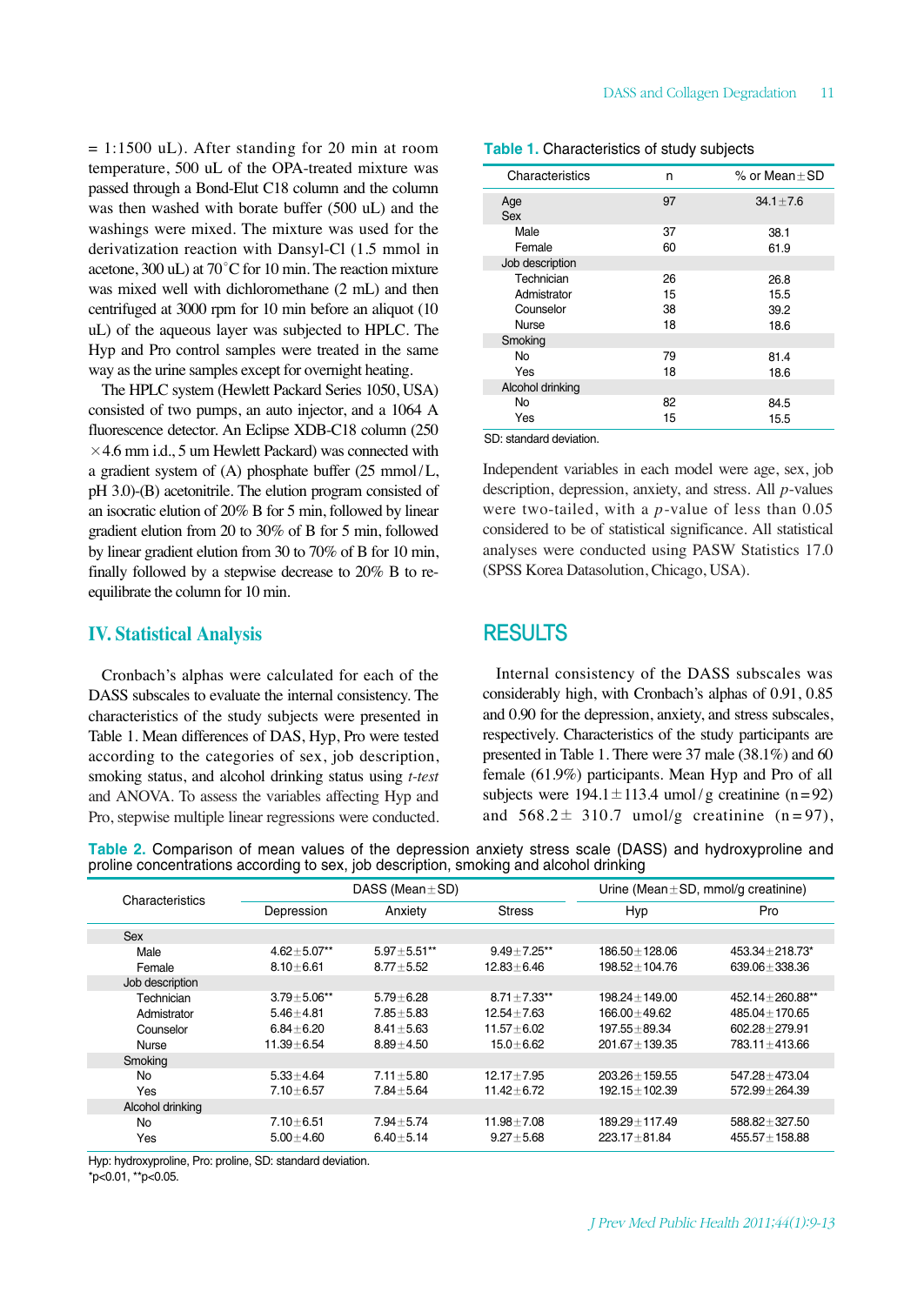**Table 3.** Stepwise multiple linear regression analysis for Hyp and Pro concentrations

| variable | Dependent Independent<br>variable | β       | <b>SE</b> | p-value | Adjusted |
|----------|-----------------------------------|---------|-----------|---------|----------|
| Hyp      | <b>Stress</b>                     | 4.023   | 1.665     | 0.018   | 0.051    |
| Pro      | <b>Nurse</b>                      | 237.619 | 72.975    | 0.002   | 0.199    |
|          | Anxiety                           | 17.992  | 5.047     | 0.001   |          |

Independent variables: age, sex, job description (nursing vs. others (reference)), depression, anxiety, stress.

SE: standard error, Hyp: hydroxyproline, Pro: proline.



**Figure 2.** Chromatogram obtained from (A) standard solution and (B) urine according to the procedure for urine analysis.

Peaks: 1=Hyp, 2=Pro, 3=unknown, b=reagent blank. Concentration: (A) Hyp = 91.5 umol/l, Pro = 243.2 umol/L; (B) Hyp = 82.5 umol/L, Pro = 123.3 umol/L.

Hyp: hydroxyproline, Pro: proline.

respectively. 79 participants were non-smokers (81.4%) and 18 smokers (18.6%). 82 (84.5%) respondents did not drink on the day immediately before the questionnaire day and 18 (18.6%) respondents did (Table 2). Respondents did not suffer from osteoporosis, cardiovascular diseases, inflammatory diseases, musculoskeletal diseases (Data not shown).

The mean values of the DAS and Hyp and Pro concentrations were compared with the general characteristics of the participants. DAS values and urinary Pro concentrations in females were remarkably higher than in males  $(p < 0.05)$ . However, there were no significant differences in DAS and Hyp and Pro concentrations by smoking status and alcohol drinking status (Table 2).

After adjusting for covariates, Table 3 presented the results of stepwise linear regression analysis for Hyp and Pro. Urinary Hyp concentrations were related to stress ( $\beta$ )

 $= 4.023, p = 0.02$ ) with 0.051 of adjusted r<sup>2</sup>. Pro concentrations were related to nurse ( $\beta$  = 237.619, *p* = 0.002) and anxiety ( $\beta$  = 17.992,  $p$  = 0.001), with 0.199 of adjusted r<sup>2</sup>.

### **DISCUSSION**

Although many studies on the relationship between acute stress and hormonal change s have been published, studies on psycophysiological changes including aging caused by chronic stress are limited. We investigated whether Hyp and Pro is available as a physiological indicator of chronic stress using a cross-sectional data.

Regarding urine analysis, we applied improved precise method than a previous published method [19]. Typical chromatograms were obtained from standard solution and urine under the described conditions is shown Figure 2(A) and (B), respectively. Peaks 1 and 2 corresponding to Hyp and Pro eluted 15.5 and 20.2 min, respectively. The within-day and day-to-day relative standard deviations (RSD) for urinary Hyp and Pro were 4.54 and 4.84 %, 4.97 and 5.61 %, correspondingly. The detection limits (signal-to-noise  $\approx$  3) of both Hyp and Pro were 10 nmol per injection (corresponding to about 10 umol/L each in urine).

Urinary Hyp and Pro concentrations of this study subjects were  $194.1 \pm 113.4$  umol/g creatinine (n=92) and 568.2 $\pm$ 310.7 umol/g creatinine (n=97), respectively. 97 subjects were  $34.1 \pm 7.6$  years old and  $61.9\%$  was female. Job descriptions were technician, administrator, counselor, and nurse. DAS mean values and Pro was significantly different according to sex and job description. There are some ambiguities reporting of association of urinary Pro concentration and sex. In studies on the difference of urinary Hyp and Pro according to age and sex, in 20 to 40 years old, differences were weak; while, in 50 years old or more, females had higher concentration of Hyp and Pro than males [19,20]. In this study, females aged 23 to 47 were included. Therefore, in the regression model results, age and sex were excluded. Shift work was not included in regression models because 17 shift workers were all female (nurse). In 37 females, differences of DAS and urinary Hyp and Pro according to shift work were not significant (Data not shown). In stepwise multiple linear regression tests, urinary Hyp concentration was influenced by stress, about 5.1% and urinary Pro was influenced by anxiety and job description (Nurse vs. others), about 19.9%, respectively. Since DASS is a screening tool for diagnosis of chronic mental disorders, DAS scores need to be defined as normal or